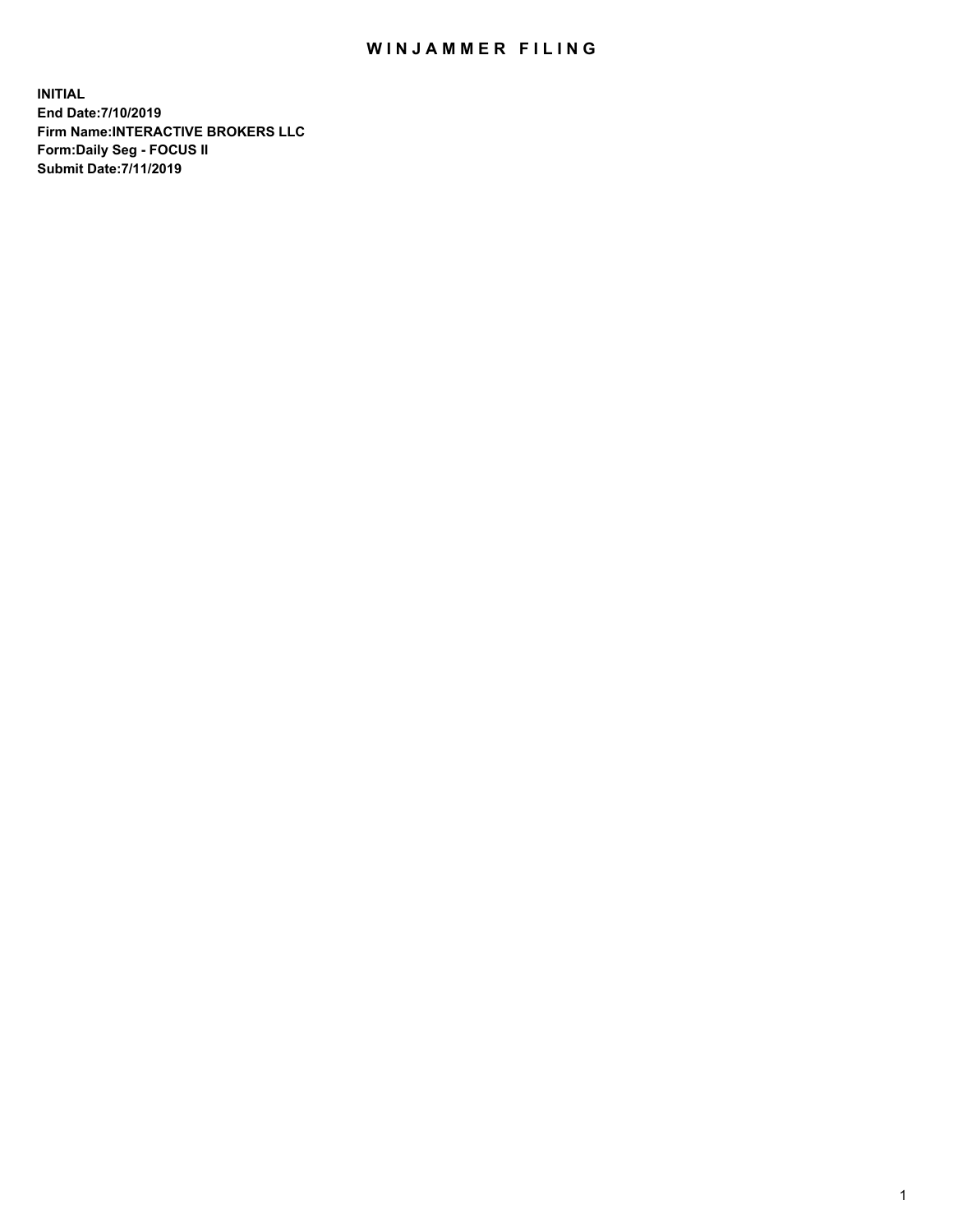**INITIAL End Date:7/10/2019 Firm Name:INTERACTIVE BROKERS LLC Form:Daily Seg - FOCUS II Submit Date:7/11/2019 Daily Segregation - Cover Page**

| Name of Company                                                                                                                                                                                                                                                                                                                | <b>INTERACTIVE BROKERS LLC</b>                                                                  |
|--------------------------------------------------------------------------------------------------------------------------------------------------------------------------------------------------------------------------------------------------------------------------------------------------------------------------------|-------------------------------------------------------------------------------------------------|
| <b>Contact Name</b>                                                                                                                                                                                                                                                                                                            | James Menicucci                                                                                 |
| <b>Contact Phone Number</b>                                                                                                                                                                                                                                                                                                    | 203-618-8085                                                                                    |
| <b>Contact Email Address</b>                                                                                                                                                                                                                                                                                                   | jmenicucci@interactivebrokers.c<br>om                                                           |
| FCM's Customer Segregated Funds Residual Interest Target (choose one):<br>a. Minimum dollar amount: ; or<br>b. Minimum percentage of customer segregated funds required:% ; or<br>c. Dollar amount range between: and; or<br>d. Percentage range of customer segregated funds required between:% and%.                         | $\overline{\mathbf{0}}$<br>$\overline{\mathbf{0}}$<br>155,000,000 245,000,000<br>0 <sub>0</sub> |
| FCM's Customer Secured Amount Funds Residual Interest Target (choose one):<br>a. Minimum dollar amount: ; or<br>b. Minimum percentage of customer secured funds required:%; or<br>c. Dollar amount range between: and; or<br>d. Percentage range of customer secured funds required between:% and%.                            | $\overline{\mathbf{0}}$<br>$\overline{\mathbf{0}}$<br>80,000,000 120,000,000<br>00              |
| FCM's Cleared Swaps Customer Collateral Residual Interest Target (choose one):<br>a. Minimum dollar amount: ; or<br>b. Minimum percentage of cleared swaps customer collateral required:% ; or<br>c. Dollar amount range between: and; or<br>d. Percentage range of cleared swaps customer collateral required between:% and%. | $\overline{\mathbf{0}}$<br>$\underline{\mathbf{0}}$<br>0 <sub>0</sub><br>0 <sub>0</sub>         |

Attach supporting documents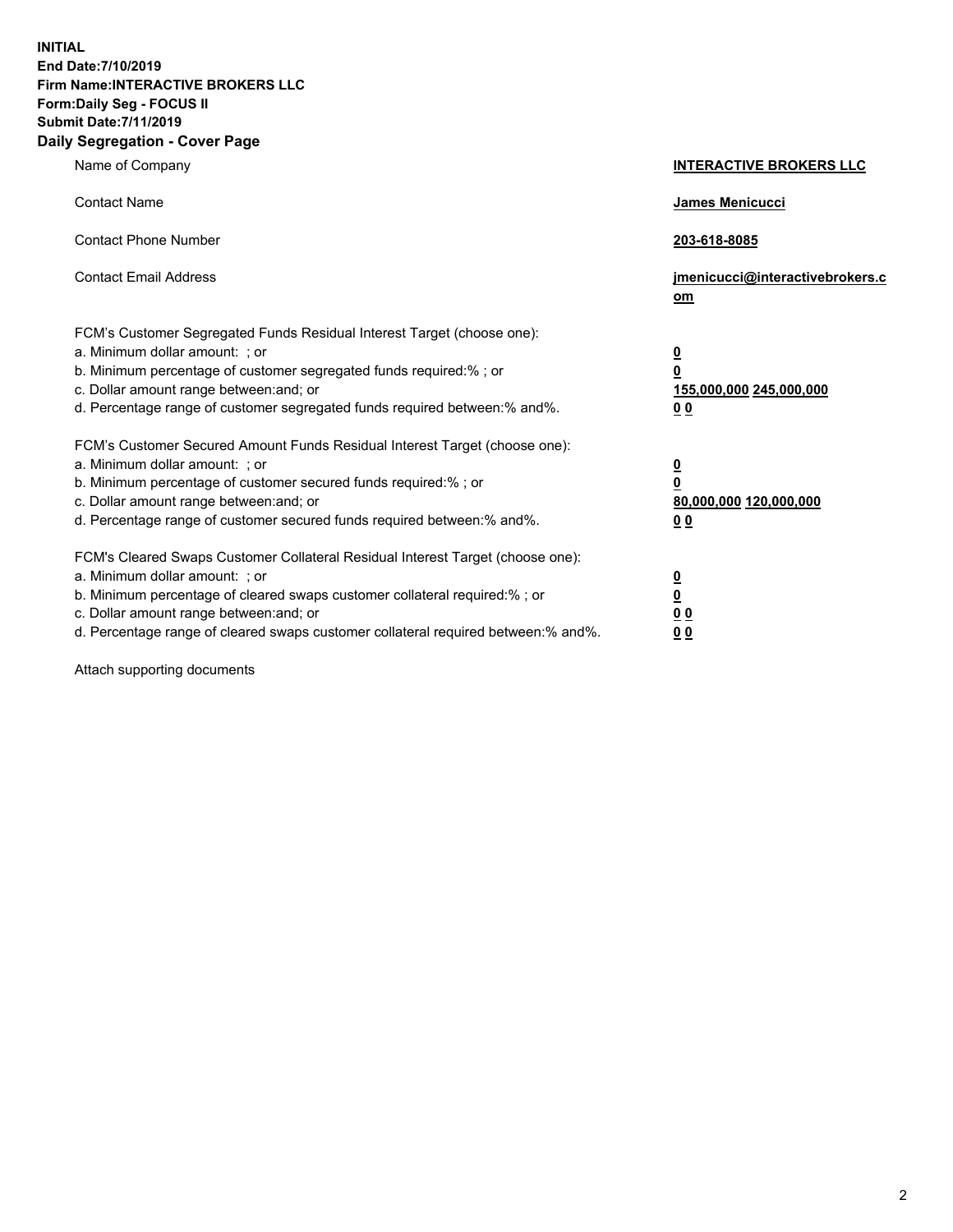## **INITIAL End Date:7/10/2019 Firm Name:INTERACTIVE BROKERS LLC Form:Daily Seg - FOCUS II Submit Date:7/11/2019 Daily Segregation - Secured Amounts**

| Foreign Futures and Foreign Options Secured Amounts                                |                                                                                                                                                                                                                                                                                                                                                                                                                                                                                                                                                                                                                                                                                                                                                                                                                                                                                                                                                                                                                                                                                                                                                                                                                                                                                                                                                                                                                                                                                                                                                                                                                                                                                                                                                                                                                                                                     |
|------------------------------------------------------------------------------------|---------------------------------------------------------------------------------------------------------------------------------------------------------------------------------------------------------------------------------------------------------------------------------------------------------------------------------------------------------------------------------------------------------------------------------------------------------------------------------------------------------------------------------------------------------------------------------------------------------------------------------------------------------------------------------------------------------------------------------------------------------------------------------------------------------------------------------------------------------------------------------------------------------------------------------------------------------------------------------------------------------------------------------------------------------------------------------------------------------------------------------------------------------------------------------------------------------------------------------------------------------------------------------------------------------------------------------------------------------------------------------------------------------------------------------------------------------------------------------------------------------------------------------------------------------------------------------------------------------------------------------------------------------------------------------------------------------------------------------------------------------------------------------------------------------------------------------------------------------------------|
| Amount required to be set aside pursuant to law, rule or regulation of a foreign   | $0$ [7305]                                                                                                                                                                                                                                                                                                                                                                                                                                                                                                                                                                                                                                                                                                                                                                                                                                                                                                                                                                                                                                                                                                                                                                                                                                                                                                                                                                                                                                                                                                                                                                                                                                                                                                                                                                                                                                                          |
|                                                                                    |                                                                                                                                                                                                                                                                                                                                                                                                                                                                                                                                                                                                                                                                                                                                                                                                                                                                                                                                                                                                                                                                                                                                                                                                                                                                                                                                                                                                                                                                                                                                                                                                                                                                                                                                                                                                                                                                     |
|                                                                                    |                                                                                                                                                                                                                                                                                                                                                                                                                                                                                                                                                                                                                                                                                                                                                                                                                                                                                                                                                                                                                                                                                                                                                                                                                                                                                                                                                                                                                                                                                                                                                                                                                                                                                                                                                                                                                                                                     |
|                                                                                    | 476,473,980 [7315]                                                                                                                                                                                                                                                                                                                                                                                                                                                                                                                                                                                                                                                                                                                                                                                                                                                                                                                                                                                                                                                                                                                                                                                                                                                                                                                                                                                                                                                                                                                                                                                                                                                                                                                                                                                                                                                  |
|                                                                                    | $0$ [7317]                                                                                                                                                                                                                                                                                                                                                                                                                                                                                                                                                                                                                                                                                                                                                                                                                                                                                                                                                                                                                                                                                                                                                                                                                                                                                                                                                                                                                                                                                                                                                                                                                                                                                                                                                                                                                                                          |
|                                                                                    | 16,012,541 [7325]                                                                                                                                                                                                                                                                                                                                                                                                                                                                                                                                                                                                                                                                                                                                                                                                                                                                                                                                                                                                                                                                                                                                                                                                                                                                                                                                                                                                                                                                                                                                                                                                                                                                                                                                                                                                                                                   |
|                                                                                    |                                                                                                                                                                                                                                                                                                                                                                                                                                                                                                                                                                                                                                                                                                                                                                                                                                                                                                                                                                                                                                                                                                                                                                                                                                                                                                                                                                                                                                                                                                                                                                                                                                                                                                                                                                                                                                                                     |
|                                                                                    | 86,486 [7335]                                                                                                                                                                                                                                                                                                                                                                                                                                                                                                                                                                                                                                                                                                                                                                                                                                                                                                                                                                                                                                                                                                                                                                                                                                                                                                                                                                                                                                                                                                                                                                                                                                                                                                                                                                                                                                                       |
|                                                                                    | -33,335 [7337]                                                                                                                                                                                                                                                                                                                                                                                                                                                                                                                                                                                                                                                                                                                                                                                                                                                                                                                                                                                                                                                                                                                                                                                                                                                                                                                                                                                                                                                                                                                                                                                                                                                                                                                                                                                                                                                      |
|                                                                                    | 492,539,672 [7345]                                                                                                                                                                                                                                                                                                                                                                                                                                                                                                                                                                                                                                                                                                                                                                                                                                                                                                                                                                                                                                                                                                                                                                                                                                                                                                                                                                                                                                                                                                                                                                                                                                                                                                                                                                                                                                                  |
|                                                                                    | 7,358 [7351]                                                                                                                                                                                                                                                                                                                                                                                                                                                                                                                                                                                                                                                                                                                                                                                                                                                                                                                                                                                                                                                                                                                                                                                                                                                                                                                                                                                                                                                                                                                                                                                                                                                                                                                                                                                                                                                        |
|                                                                                    | 0 [7352] 7,358 [7354]                                                                                                                                                                                                                                                                                                                                                                                                                                                                                                                                                                                                                                                                                                                                                                                                                                                                                                                                                                                                                                                                                                                                                                                                                                                                                                                                                                                                                                                                                                                                                                                                                                                                                                                                                                                                                                               |
|                                                                                    | 492,547,030 [7355]                                                                                                                                                                                                                                                                                                                                                                                                                                                                                                                                                                                                                                                                                                                                                                                                                                                                                                                                                                                                                                                                                                                                                                                                                                                                                                                                                                                                                                                                                                                                                                                                                                                                                                                                                                                                                                                  |
|                                                                                    |                                                                                                                                                                                                                                                                                                                                                                                                                                                                                                                                                                                                                                                                                                                                                                                                                                                                                                                                                                                                                                                                                                                                                                                                                                                                                                                                                                                                                                                                                                                                                                                                                                                                                                                                                                                                                                                                     |
|                                                                                    | 492,547,030 [7360]                                                                                                                                                                                                                                                                                                                                                                                                                                                                                                                                                                                                                                                                                                                                                                                                                                                                                                                                                                                                                                                                                                                                                                                                                                                                                                                                                                                                                                                                                                                                                                                                                                                                                                                                                                                                                                                  |
|                                                                                    |                                                                                                                                                                                                                                                                                                                                                                                                                                                                                                                                                                                                                                                                                                                                                                                                                                                                                                                                                                                                                                                                                                                                                                                                                                                                                                                                                                                                                                                                                                                                                                                                                                                                                                                                                                                                                                                                     |
|                                                                                    |                                                                                                                                                                                                                                                                                                                                                                                                                                                                                                                                                                                                                                                                                                                                                                                                                                                                                                                                                                                                                                                                                                                                                                                                                                                                                                                                                                                                                                                                                                                                                                                                                                                                                                                                                                                                                                                                     |
|                                                                                    | 108,828,440 [7500]                                                                                                                                                                                                                                                                                                                                                                                                                                                                                                                                                                                                                                                                                                                                                                                                                                                                                                                                                                                                                                                                                                                                                                                                                                                                                                                                                                                                                                                                                                                                                                                                                                                                                                                                                                                                                                                  |
|                                                                                    | 0 [7520] 108,828,440 [7530]                                                                                                                                                                                                                                                                                                                                                                                                                                                                                                                                                                                                                                                                                                                                                                                                                                                                                                                                                                                                                                                                                                                                                                                                                                                                                                                                                                                                                                                                                                                                                                                                                                                                                                                                                                                                                                         |
|                                                                                    |                                                                                                                                                                                                                                                                                                                                                                                                                                                                                                                                                                                                                                                                                                                                                                                                                                                                                                                                                                                                                                                                                                                                                                                                                                                                                                                                                                                                                                                                                                                                                                                                                                                                                                                                                                                                                                                                     |
|                                                                                    | 413,789,185 [7540]                                                                                                                                                                                                                                                                                                                                                                                                                                                                                                                                                                                                                                                                                                                                                                                                                                                                                                                                                                                                                                                                                                                                                                                                                                                                                                                                                                                                                                                                                                                                                                                                                                                                                                                                                                                                                                                  |
|                                                                                    | 0 [7560] 413,789,185 [7570]                                                                                                                                                                                                                                                                                                                                                                                                                                                                                                                                                                                                                                                                                                                                                                                                                                                                                                                                                                                                                                                                                                                                                                                                                                                                                                                                                                                                                                                                                                                                                                                                                                                                                                                                                                                                                                         |
|                                                                                    |                                                                                                                                                                                                                                                                                                                                                                                                                                                                                                                                                                                                                                                                                                                                                                                                                                                                                                                                                                                                                                                                                                                                                                                                                                                                                                                                                                                                                                                                                                                                                                                                                                                                                                                                                                                                                                                                     |
|                                                                                    | $0$ [7580]                                                                                                                                                                                                                                                                                                                                                                                                                                                                                                                                                                                                                                                                                                                                                                                                                                                                                                                                                                                                                                                                                                                                                                                                                                                                                                                                                                                                                                                                                                                                                                                                                                                                                                                                                                                                                                                          |
|                                                                                    | $0$ [7590]                                                                                                                                                                                                                                                                                                                                                                                                                                                                                                                                                                                                                                                                                                                                                                                                                                                                                                                                                                                                                                                                                                                                                                                                                                                                                                                                                                                                                                                                                                                                                                                                                                                                                                                                                                                                                                                          |
|                                                                                    | $0$ [7600]                                                                                                                                                                                                                                                                                                                                                                                                                                                                                                                                                                                                                                                                                                                                                                                                                                                                                                                                                                                                                                                                                                                                                                                                                                                                                                                                                                                                                                                                                                                                                                                                                                                                                                                                                                                                                                                          |
|                                                                                    | $0$ [7610]                                                                                                                                                                                                                                                                                                                                                                                                                                                                                                                                                                                                                                                                                                                                                                                                                                                                                                                                                                                                                                                                                                                                                                                                                                                                                                                                                                                                                                                                                                                                                                                                                                                                                                                                                                                                                                                          |
|                                                                                    | 0 [7615] 0 [7620]                                                                                                                                                                                                                                                                                                                                                                                                                                                                                                                                                                                                                                                                                                                                                                                                                                                                                                                                                                                                                                                                                                                                                                                                                                                                                                                                                                                                                                                                                                                                                                                                                                                                                                                                                                                                                                                   |
|                                                                                    |                                                                                                                                                                                                                                                                                                                                                                                                                                                                                                                                                                                                                                                                                                                                                                                                                                                                                                                                                                                                                                                                                                                                                                                                                                                                                                                                                                                                                                                                                                                                                                                                                                                                                                                                                                                                                                                                     |
| A. Cash                                                                            | $0$ [7640]                                                                                                                                                                                                                                                                                                                                                                                                                                                                                                                                                                                                                                                                                                                                                                                                                                                                                                                                                                                                                                                                                                                                                                                                                                                                                                                                                                                                                                                                                                                                                                                                                                                                                                                                                                                                                                                          |
| <b>B.</b> Securities                                                               | $0$ [7650]                                                                                                                                                                                                                                                                                                                                                                                                                                                                                                                                                                                                                                                                                                                                                                                                                                                                                                                                                                                                                                                                                                                                                                                                                                                                                                                                                                                                                                                                                                                                                                                                                                                                                                                                                                                                                                                          |
| C. Amount due to (from) clearing organization - daily variation                    | $0$ [7660]                                                                                                                                                                                                                                                                                                                                                                                                                                                                                                                                                                                                                                                                                                                                                                                                                                                                                                                                                                                                                                                                                                                                                                                                                                                                                                                                                                                                                                                                                                                                                                                                                                                                                                                                                                                                                                                          |
| D. Value of long option contracts                                                  | $0$ [7670]                                                                                                                                                                                                                                                                                                                                                                                                                                                                                                                                                                                                                                                                                                                                                                                                                                                                                                                                                                                                                                                                                                                                                                                                                                                                                                                                                                                                                                                                                                                                                                                                                                                                                                                                                                                                                                                          |
| E. Value of short option contracts                                                 | 0 [7675] 0 [7680]                                                                                                                                                                                                                                                                                                                                                                                                                                                                                                                                                                                                                                                                                                                                                                                                                                                                                                                                                                                                                                                                                                                                                                                                                                                                                                                                                                                                                                                                                                                                                                                                                                                                                                                                                                                                                                                   |
| Amounts held by members of foreign boards of trade                                 |                                                                                                                                                                                                                                                                                                                                                                                                                                                                                                                                                                                                                                                                                                                                                                                                                                                                                                                                                                                                                                                                                                                                                                                                                                                                                                                                                                                                                                                                                                                                                                                                                                                                                                                                                                                                                                                                     |
| A. Cash                                                                            | 79,028,515 [7700]                                                                                                                                                                                                                                                                                                                                                                                                                                                                                                                                                                                                                                                                                                                                                                                                                                                                                                                                                                                                                                                                                                                                                                                                                                                                                                                                                                                                                                                                                                                                                                                                                                                                                                                                                                                                                                                   |
| <b>B.</b> Securities                                                               | $0$ [7710]                                                                                                                                                                                                                                                                                                                                                                                                                                                                                                                                                                                                                                                                                                                                                                                                                                                                                                                                                                                                                                                                                                                                                                                                                                                                                                                                                                                                                                                                                                                                                                                                                                                                                                                                                                                                                                                          |
| C. Unrealized gain (loss) on open futures contracts                                | 9,887,510 [7720]                                                                                                                                                                                                                                                                                                                                                                                                                                                                                                                                                                                                                                                                                                                                                                                                                                                                                                                                                                                                                                                                                                                                                                                                                                                                                                                                                                                                                                                                                                                                                                                                                                                                                                                                                                                                                                                    |
| D. Value of long option contracts                                                  | 86,486 [7730]                                                                                                                                                                                                                                                                                                                                                                                                                                                                                                                                                                                                                                                                                                                                                                                                                                                                                                                                                                                                                                                                                                                                                                                                                                                                                                                                                                                                                                                                                                                                                                                                                                                                                                                                                                                                                                                       |
|                                                                                    | -33,335 [7735] 88,969,176 [7740]                                                                                                                                                                                                                                                                                                                                                                                                                                                                                                                                                                                                                                                                                                                                                                                                                                                                                                                                                                                                                                                                                                                                                                                                                                                                                                                                                                                                                                                                                                                                                                                                                                                                                                                                                                                                                                    |
|                                                                                    | 0 [7760]                                                                                                                                                                                                                                                                                                                                                                                                                                                                                                                                                                                                                                                                                                                                                                                                                                                                                                                                                                                                                                                                                                                                                                                                                                                                                                                                                                                                                                                                                                                                                                                                                                                                                                                                                                                                                                                            |
|                                                                                    | $0$ [7765]                                                                                                                                                                                                                                                                                                                                                                                                                                                                                                                                                                                                                                                                                                                                                                                                                                                                                                                                                                                                                                                                                                                                                                                                                                                                                                                                                                                                                                                                                                                                                                                                                                                                                                                                                                                                                                                          |
|                                                                                    | 611,586,801 [7770]                                                                                                                                                                                                                                                                                                                                                                                                                                                                                                                                                                                                                                                                                                                                                                                                                                                                                                                                                                                                                                                                                                                                                                                                                                                                                                                                                                                                                                                                                                                                                                                                                                                                                                                                                                                                                                                  |
| Page 1 from Line 8)                                                                | 119,039,771 [7380]                                                                                                                                                                                                                                                                                                                                                                                                                                                                                                                                                                                                                                                                                                                                                                                                                                                                                                                                                                                                                                                                                                                                                                                                                                                                                                                                                                                                                                                                                                                                                                                                                                                                                                                                                                                                                                                  |
| Management Target Amount for Excess funds in separate section 30.7 accounts        | 80,000,000 [7780]                                                                                                                                                                                                                                                                                                                                                                                                                                                                                                                                                                                                                                                                                                                                                                                                                                                                                                                                                                                                                                                                                                                                                                                                                                                                                                                                                                                                                                                                                                                                                                                                                                                                                                                                                                                                                                                   |
| Excess (deficiency) funds in separate 30.7 accounts over (under) Management Target | 39,039,771 [7785]                                                                                                                                                                                                                                                                                                                                                                                                                                                                                                                                                                                                                                                                                                                                                                                                                                                                                                                                                                                                                                                                                                                                                                                                                                                                                                                                                                                                                                                                                                                                                                                                                                                                                                                                                                                                                                                   |
|                                                                                    | Daily Segregation - Secured Amounts<br>government or a rule of a self-regulatory organization authorized thereunder<br>Net ledger balance - Foreign Futures and Foreign Option Trading - All Customers<br>A. Cash<br>B. Securities (at market)<br>Net unrealized profit (loss) in open futures contracts traded on a foreign board of trade<br>Exchange traded options<br>a. Market value of open option contracts purchased on a foreign board of trade<br>b. Market value of open contracts granted (sold) on a foreign board of trade<br>Net equity (deficit) (add lines 1. 2. and 3.)<br>Account liquidating to a deficit and account with a debit balances - gross amount<br>Less: amount offset by customer owned securities<br>Amount required to be set aside as the secured amount - Net Liquidating Equity<br>Method (add lines 4 and 5)<br>Greater of amount required to be set aside pursuant to foreign jurisdiction (above) or line<br>6.<br>FUNDS DEPOSITED IN SEPARATE REGULATION 30.7 ACCOUNTS<br>Cash in banks<br>A. Banks located in the United States<br>B. Other banks qualified under Regulation 30.7<br>Securities<br>A. In safekeeping with banks located in the United States<br>B. In safekeeping with other banks qualified under Regulation 30.7<br>Equities with registered futures commission merchants<br>A. Cash<br><b>B.</b> Securities<br>C. Unrealized gain (loss) on open futures contracts<br>D. Value of long option contracts<br>E. Value of short option contracts<br>Amounts held by clearing organizations of foreign boards of trade<br>E. Value of short option contracts<br>Amounts with other depositories designated by a foreign board of trade<br>Segregated funds on hand<br>Total funds in separate section 30.7 accounts<br>Excess (deficiency) Set Aside for Secured Amount (subtract line 7 Secured Statement |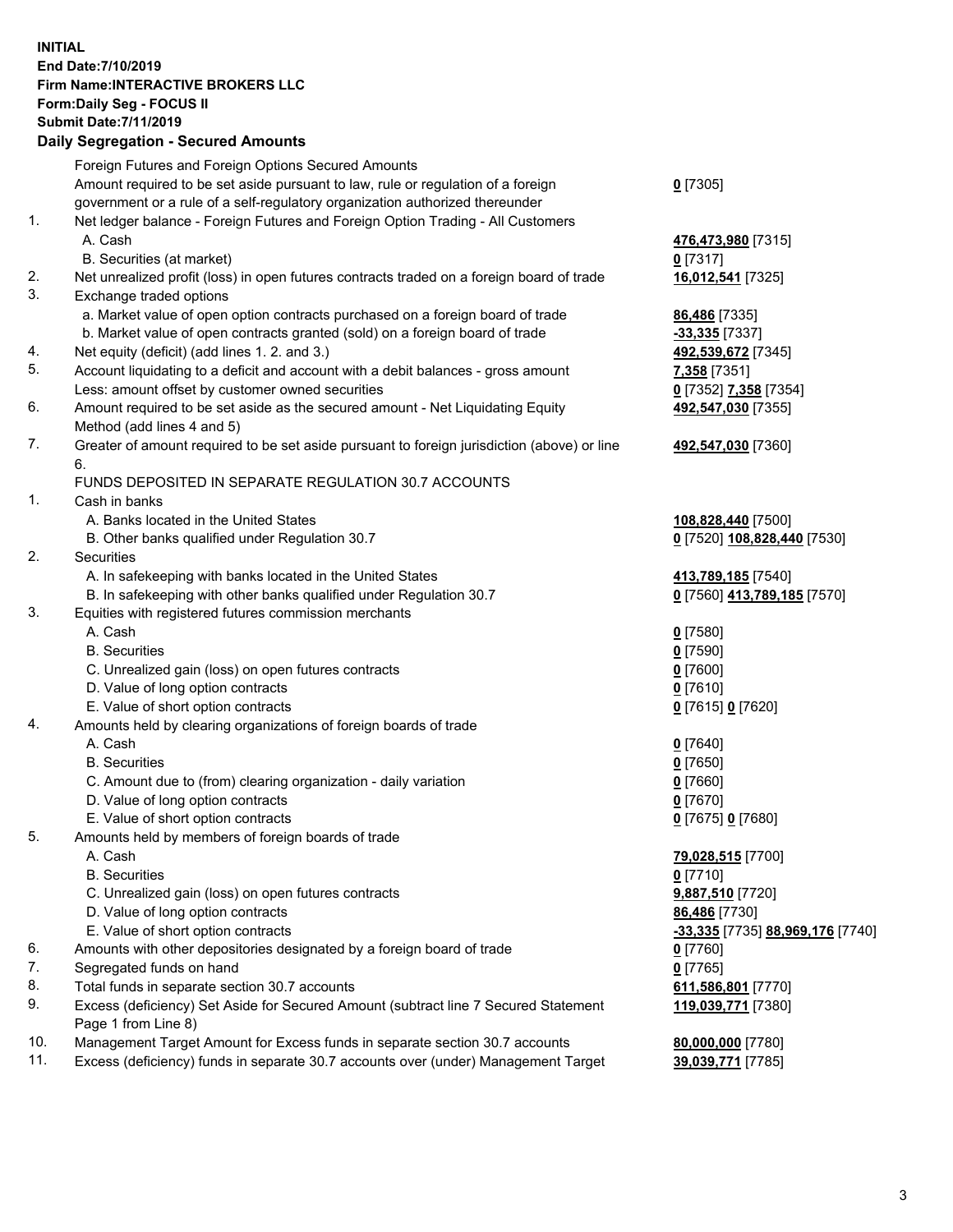**INITIAL End Date:7/10/2019 Firm Name:INTERACTIVE BROKERS LLC Form:Daily Seg - FOCUS II Submit Date:7/11/2019 Daily Segregation - Segregation Statement** SEGREGATION REQUIREMENTS(Section 4d(2) of the CEAct) 1. Net ledger balance A. Cash **3,973,426,125** [7010] B. Securities (at market) **0** [7020] 2. Net unrealized profit (loss) in open futures contracts traded on a contract market **-1,162,992** [7030] 3. Exchange traded options A. Add market value of open option contracts purchased on a contract market **179,897,594** [7032] B. Deduct market value of open option contracts granted (sold) on a contract market **-224,986,773** [7033] 4. Net equity (deficit) (add lines 1, 2 and 3) **3,927,173,954** [7040] 5. Accounts liquidating to a deficit and accounts with debit balances - gross amount **1,212,096** [7045] Less: amount offset by customer securities **0** [7047] **1,212,096** [7050] 6. Amount required to be segregated (add lines 4 and 5) **3,928,386,050** [7060] FUNDS IN SEGREGATED ACCOUNTS 7. Deposited in segregated funds bank accounts A. Cash **859,801,087** [7070] B. Securities representing investments of customers' funds (at market) **2,051,319,715** [7080] C. Securities held for particular customers or option customers in lieu of cash (at market) **0** [7090] 8. Margins on deposit with derivatives clearing organizations of contract markets A. Cash **7,942,874** [7100] B. Securities representing investments of customers' funds (at market) **1,288,451,053** [7110] C. Securities held for particular customers or option customers in lieu of cash (at market) **0** [7120] 9. Net settlement from (to) derivatives clearing organizations of contract markets **8,938,915** [7130] 10. Exchange traded options A. Value of open long option contracts **182,160,001** [7132] B. Value of open short option contracts **-227,281,663** [7133] 11. Net equities with other FCMs A. Net liquidating equity **0** [7140] B. Securities representing investments of customers' funds (at market) **0** [7160] C. Securities held for particular customers or option customers in lieu of cash (at market) **0** [7170] 12. Segregated funds on hand **0** [7150] 13. Total amount in segregation (add lines 7 through 12) **4,171,331,982** [7180] 14. Excess (deficiency) funds in segregation (subtract line 6 from line 13) **242,945,932** [7190] 15. Management Target Amount for Excess funds in segregation **155,000,000** [7194]

16. Excess (deficiency) funds in segregation over (under) Management Target Amount Excess

**87,945,932** [7198]